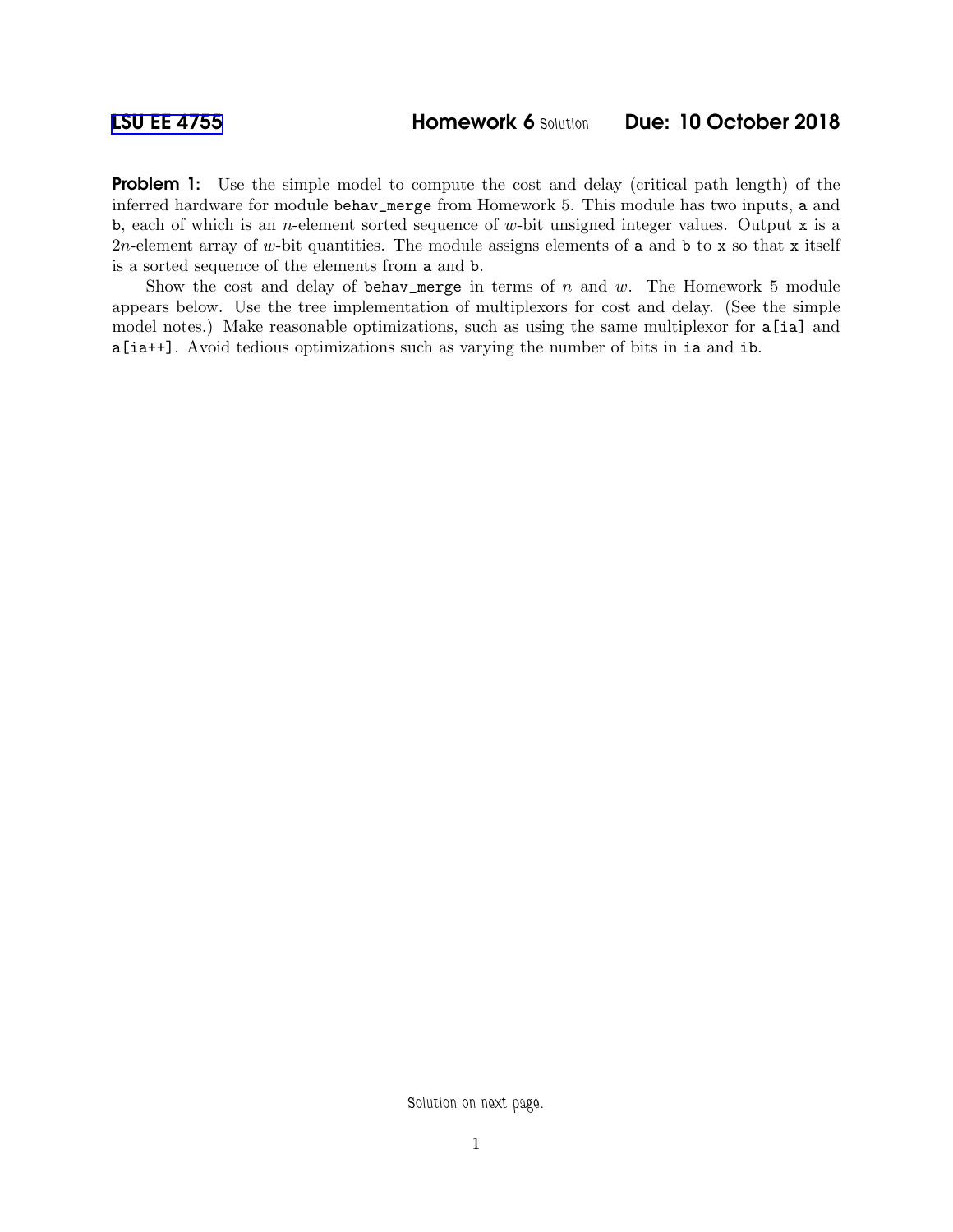

The inferred hardware appears above. The problem did not explicitly ask for the inferred hardware, but cost and delay could not be found without it. The diagram shows the hardware resulting from two for loop iterations, for outputs i and i+1. The cost is dominated by the cost of the multiplexors implementing a [ia] and b [ib]. Each of these muxen, before optimization, has n inputs of w bits, for a cost of  $3w(n-1)$  u<sub>c</sub> each. Since there are  $2n$  iterations, the total cost of the a and b multiplexors will be  $2n \times 2 \times 3w(n-1)$  u<sub>c</sub>  $\approx 12wn^2$  u<sub>c</sub>. That's expensive. The cost will be less than that because the muxen for iteration  $i < n$  only need i inputs. But accounting for that would not even cut the cost in half.

The muxen producing the value of  $x[i]$  cost  $3w u_c$  each for a total cost of  $6wn u_c$ . The muxen passing ia and ib (incremented or not) cost  $3 \lg n u_c$  each for a total cost of  $12n \lg n u_c$ .

Magnitude comparison units ( $\leq$  ) of w bits have a cost of  $4w$  u<sub>c</sub> and a delay of  $2w + 1$  u<sub>t</sub>, so the total cost of these units is  $8wn$  u<sub>c</sub>. The  $\boxed{=n}$  limit units test whether ia and ib have reached their maximum value, n. In general an  $\omega$ -bit comparison unit cost  $4\omega - 1 u_c$  but in this case one input is a constant, and so the first column of